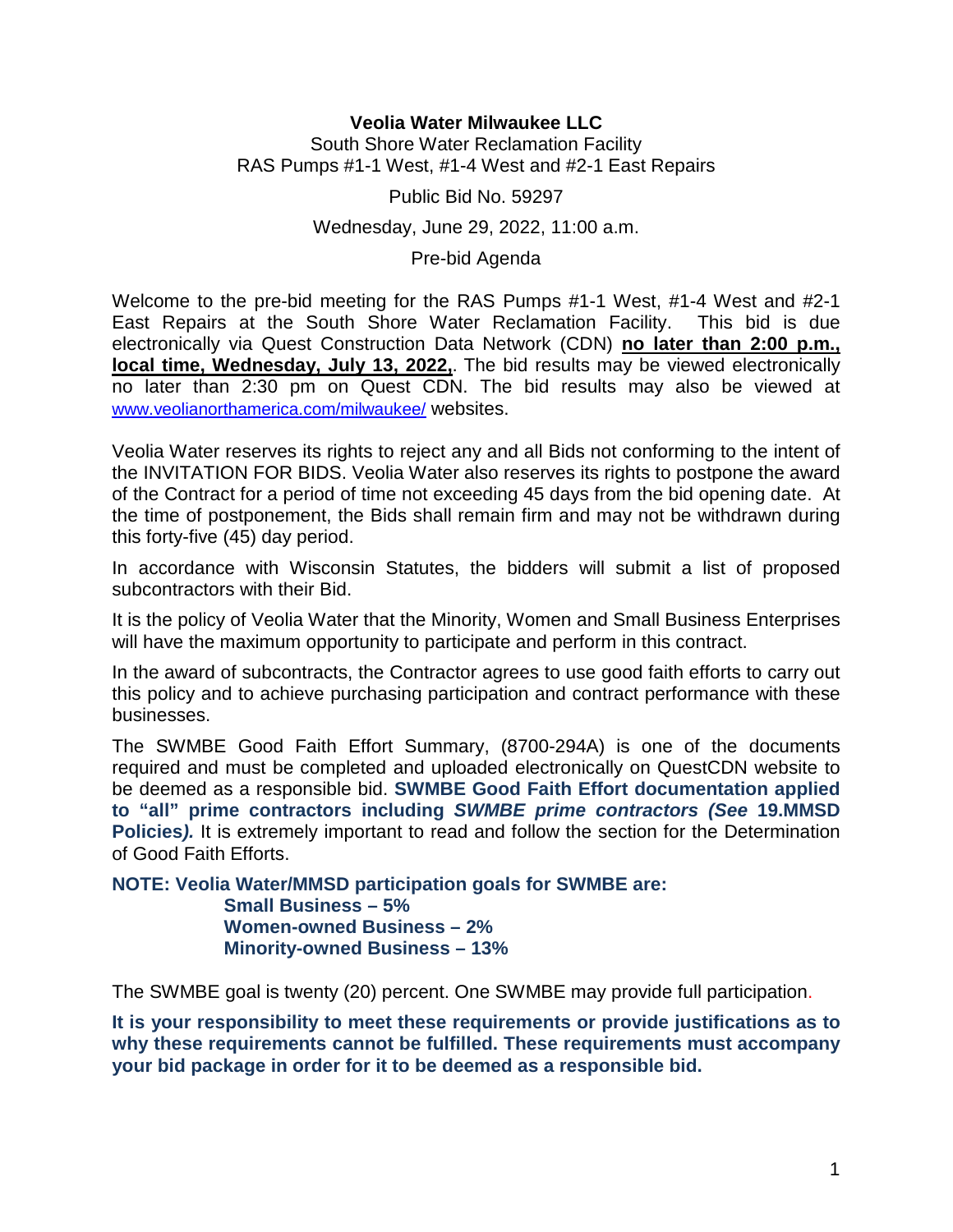**The following forms are required and must be electronically uploaded in Quest CDN by the time set forth on the Quest CDN website.**

- a. Bid Form Signature Form
- b. SWMBE Good Faith Efforts Summary, WDNR Form 8700-294A
- c. Equal Employment Opportunity Data Form
- d. Certification of Non-Discrimination

The following documents are available for review and download from the District's website at https://www.mmsd.com/procurement/constructions-bid-special-attachments.

- 1 SWMBE Policies for Construction and Professional Services Contracts, Administrative Policy 2-78.01.
- 2 Local Workforce Participation on District Construction Projects, Administrative Policy 2-78.21.

LUMP SUM pricing and breakdown by Labor, Material, Equipment, Consumables, Freight and Disposal are required for this bid. The total amount to be paid to the Contractor will be based on the lump sum bid price, and will be adjusted according to any changes in the work (plus or minus) approved by Veolia Water.

The Contractor cannot make any changes to the Bid Forms. Unless the Bid clearly indicates otherwise, the **amount stated in words shall govern** where words do not agree with the amount stated in figures, and in case of a discrepancy between prices and totals, unit prices will prevail.

The award will be announced within forty five (45) days or sooner after the opening of the bids, unless otherwise indicated in the INVITATION TO BID. The award of the Contract will be given to the lowest, responsible Bidder complying with the INVITATION TO BID, as determined by the criteria and procedures in this Bid.

The time for completion of the Contract shall be two hundred forty (240) days from the date of Notice to Proceed.

## **INVOICING;**

Once the work is completed, the Contractor shall invoice VWM within 30 days.

## **When or if requesting Progress Payments:**

The Contractor shall provide a detailed breakdown of material that will be onsite for this project, project activities and associated costs to VWM to be used as a basis for Progress Payments. Onsite material must be secured by the Contractor. VWM shall not be liable or responsible for missing materials at any site location.

**LOCAL WORKFORCE PARTICIPATION REQUIREMENTS:** In accordance with the District's procurement policy, it promotes the utilization of local workers and maximization of the economic impact of annual operating and capital project spending. The Bidder must comply with this policy by signing the attached CERTIFICATION OF LOCAL WORKFORCE PARTICIPATION form found on the Quest CDN website. This policy shall be implemented by VWM.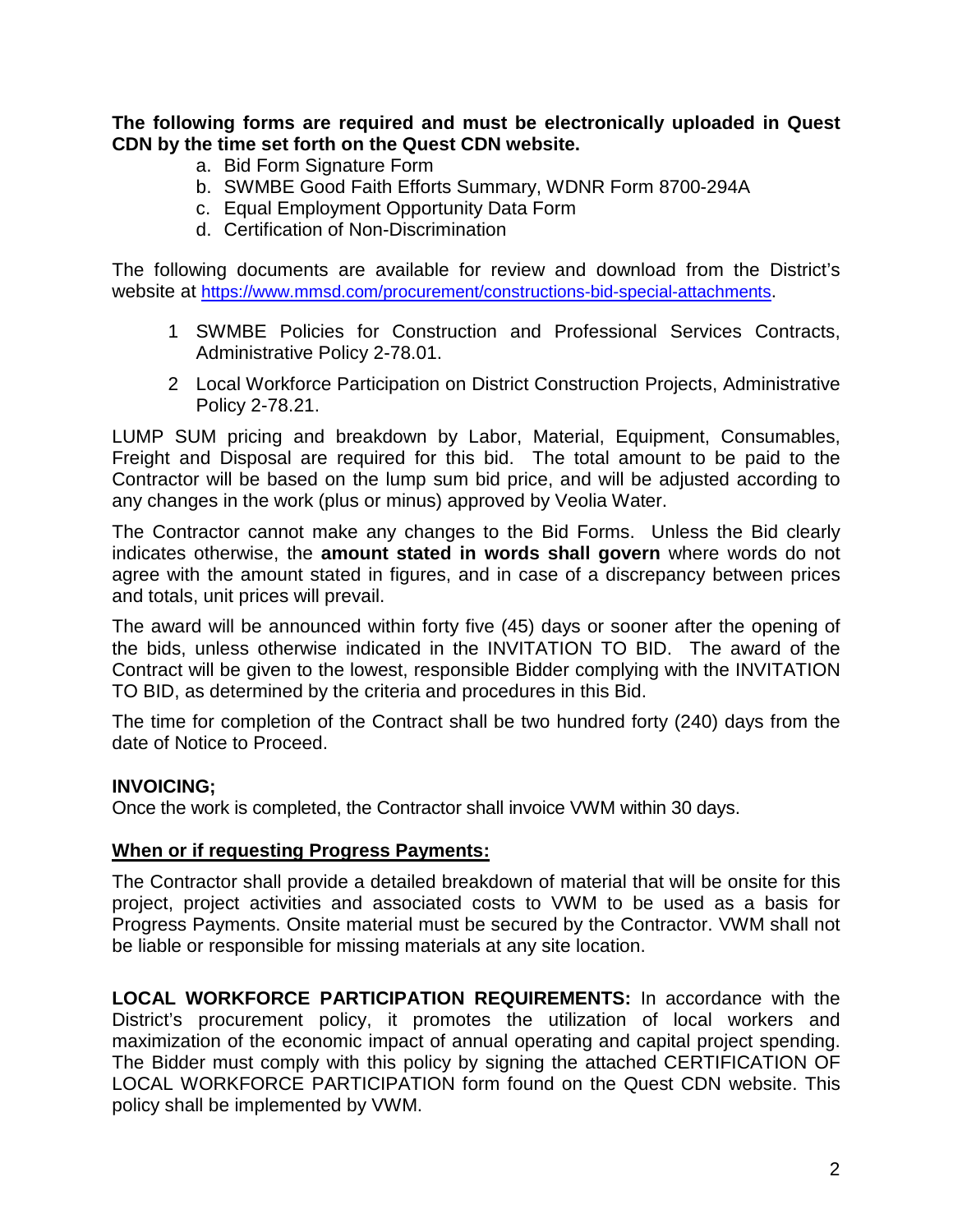The Contractor shall submit certified payroll records with the final invoice for payment. Once the certified payroll records are verified and approved as compliant with CERTIFICATION OF LOCAL WORKFORCE PARTICIPATION form, the invoice shall be processed for payment.

The project requires 45% of total project hours in Sanitary Sewer Service Employment and 20% of Target Area Local Workforce.

In the event the Bidder is awarded the Contract and fails to comply with the Local Workforce Participation requirements, liquidated damages may be retained by VWM based on the following formula:

| The number of Targeted<br>or SSSA Employment<br>Hours that should have<br>been achieved based on<br>the number of total project<br>hours | <b>MINUS</b> | The number of Target<br>Area or SSSA<br><b>Employment Hours that</b><br>have been achieved | <b>MULTIPLIED</b><br>BY | Two-thirds of the<br>average mid-wage<br>for the specified<br>trades |
|------------------------------------------------------------------------------------------------------------------------------------------|--------------|--------------------------------------------------------------------------------------------|-------------------------|----------------------------------------------------------------------|
|------------------------------------------------------------------------------------------------------------------------------------------|--------------|--------------------------------------------------------------------------------------------|-------------------------|----------------------------------------------------------------------|

The Contractor is required to submit a local workforce implementation plan prior to the VWM issued to Notice to Proceed. This written local workforce implementation plan that will show the strategy for achieving the local workforce participation requirements of this Agreement. This plan will also indicate the projected project hours including the coordinated plan to meet local workforce participation requirements.

These Local Workforce Participation requirements are a term of this Agreement and noncompliance shall be considered a breach of this Agreement.

## **ADJUSTMENTS OF PARTICIPATION LEVELS PRIOR TO BID OPENING**

Reasonable adjustments from, and modifications to, all requirements of this policy may be made with respect to any specific project prior to the bid opening upon grounds of undue hardship applicable to all potential bidders or when special circumstances in the local public interest or local or area-wide employment situation so require.

Requests for adjustments to the policy must be submitted in writing to VWM no later than (3) three days after the Pre-bid Meeting. For the adjustments to be considered, VWM must get approval from its client (MMSD). This request must be on your letterhead in writing and include justification for the requested adjustment. If, upon review, the evidence indicates a need to adjust the local workforce requirements, an addendum will be issued prior to the bid opening.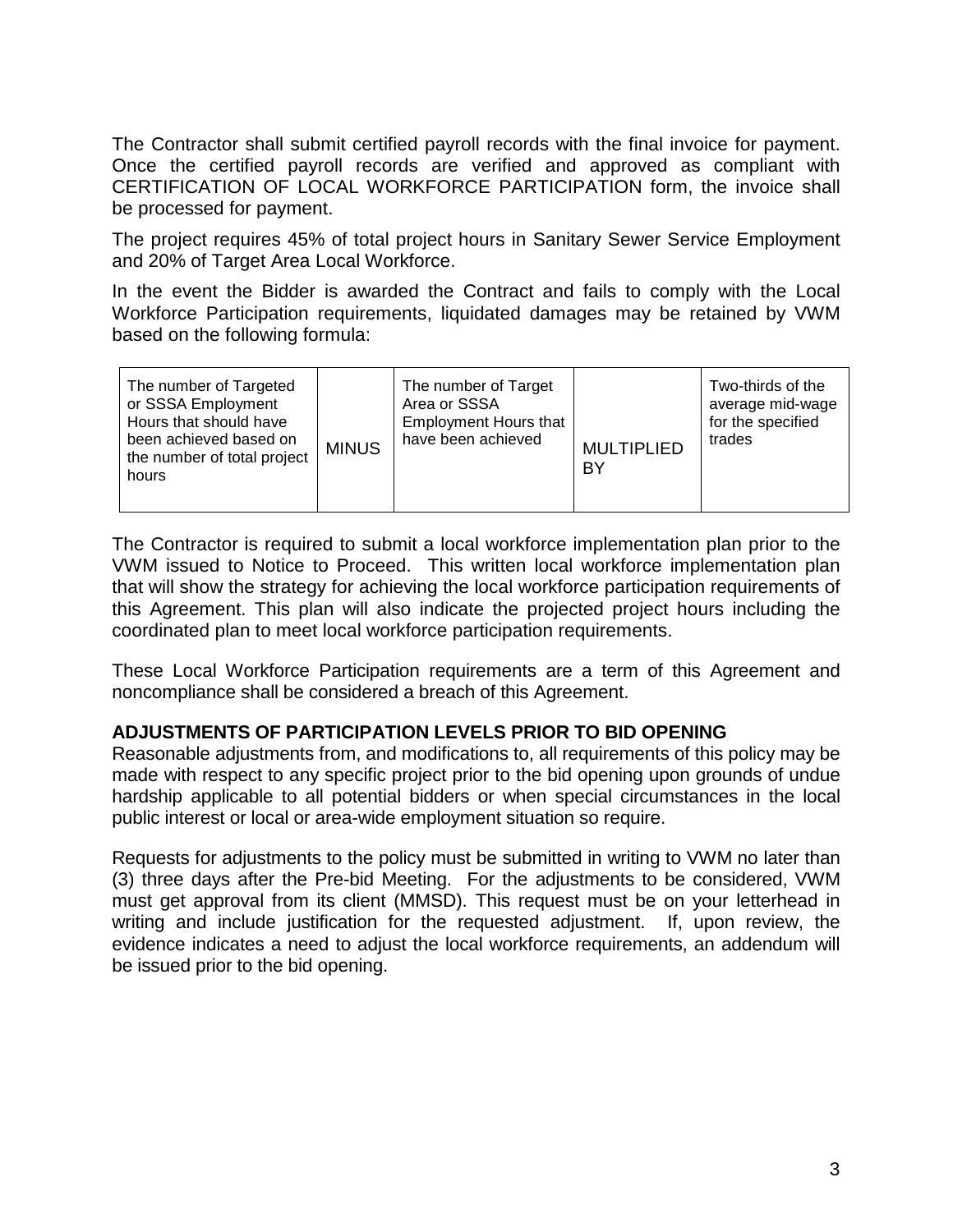# **LIQUIDATED DAMAGES**

The amount of liquidated damages shall be \$75.00 per day. Liquidated damages shall be assessed if the Contractor fails to complete this project within 240 calendar days from the date VWM issues the Notice to Proceed to commence work.

## ADDENDUM

If necessary, an addendum will be sent out after the pre-bid meeting.

### QUESTIONS

Please ask questions. All questions will be shared with the group through meeting minutes which will be displayed on the QuestCDN website.

### WAI K THROUGH

Hard Hats and Safety Glasses are required and available for those Contractors that need them. The Contractor is responsible for any additional PPE for this walk through.

### **SAFETY**

All Contractor and subcontractor employees shall obtain safety training from Veolia Water prior to working on the designated site. Veolia Water will offer a total of two onehour training sessions to the contractor and any subcontractors involved in the project. The Contractor shall adhere to all Veolia Water safety policy and procedures.

Once the bid has been awarded, the Contractor must provide the safety information found in Schedule D – Contractor Safety Requirements to the PROJECT MANAGER prior to the Notice to Proceed.

SCOPE OF WORK

The Contractor Scope of Work shall be as follows: **A. SCOPE OF WORK** 

### **BACKGROUND**

Each of the three existing pumps is a heavy duty vertical direct coupled, pedestal mounted, dry pit, single suction centrifugal pump. Each pump has a non-clog impeller that can pass solids up to seven inches in diameter. The pump intakes are connected to the 36-inch suction header. The discharges are connected to the Return Activated Sludge (RAS) discharge header. The impeller area is sealed by a cartridge type double split mechanical seal around the shaft. Each existing pump is an Allis Chalmers, Model No. 300 Type 20 x 18 x 23 – NSYV Frame F8-G; Serial No. 851-39374-01-3. The rotation of the existing impellers is clockwise for the "West" pumps in Building 316 and counterclockwise for the "East" pumps in Building 317. Each motor is a GE motor AF400 VFD, 150HP, 3 phase, 60 Hz, 460V, 192 Amps, 705 RPM, Nema B with a 1.15 service factor.

### **A.1 SCOPE OF WORK**

The following specification describes the Contractor performing the replacement of the rotating elements specified herein for RAS Pumps #1-1 West (originally named P-5-9-1-1) and #1-4 West (originally named P-5-9-1-4) located in the (West) Aeration Building 316, and for RAS Pump #2-1 East (originally named P-5-9-2-1) located in the (East) Aeration Building 317, at the South Shore Waste Water Reclamation Facility.

#### RAS Pumps Original Manufacturer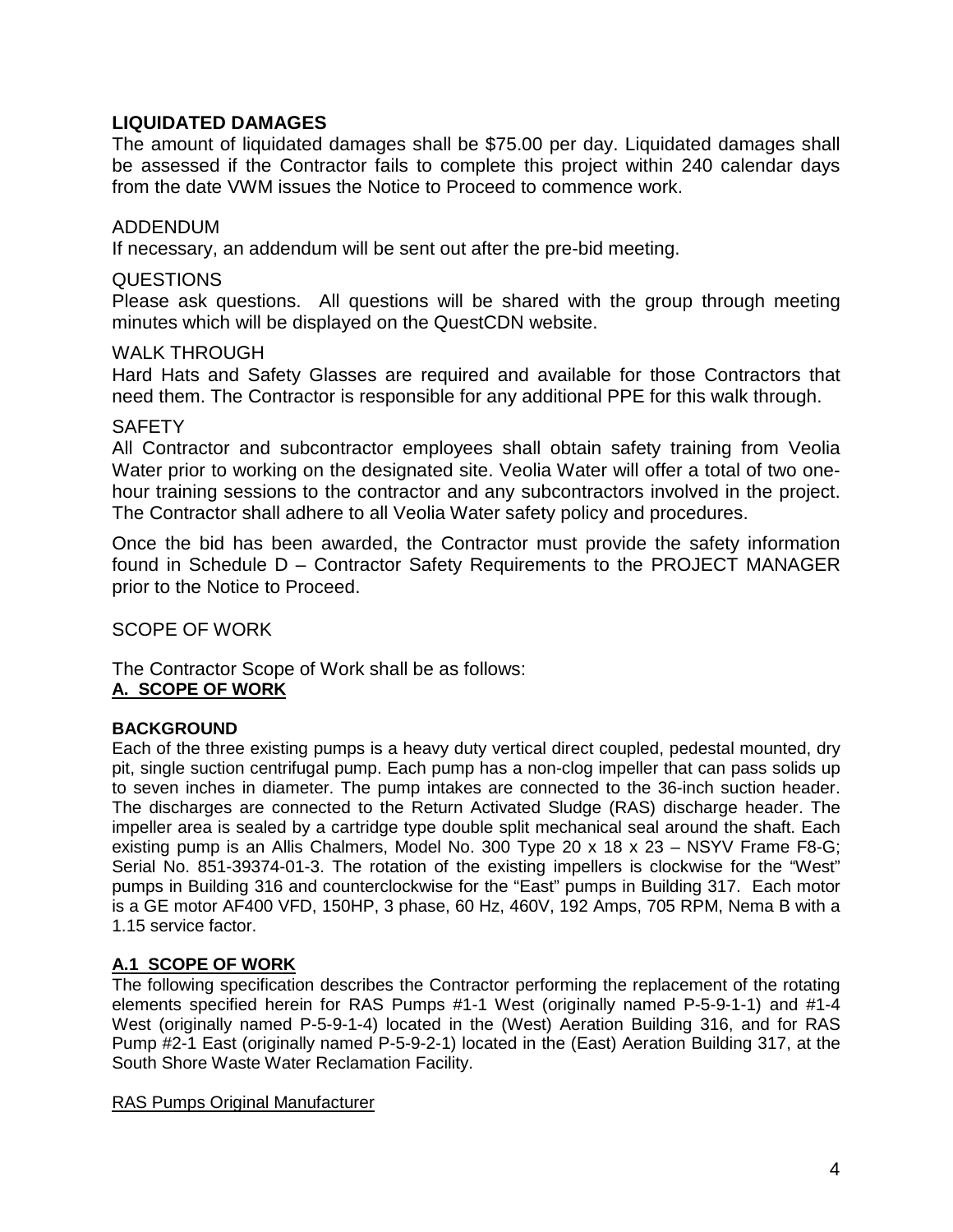Allis Chalmers

All dimensions/configurations shall be verified by the Contractor.

# **B.1 MATERIALS – RAS PUMP 1-1 WEST**

The Contractor shall provide all the labor, materials, and equipment for the RAS Pump # 1-1 West repairs identified in these specifications, except where identified as being furnished by others. Where materials are not specifically identified, they shall be new and of first class, appropriate for the installation. The Contractor shall be responsible for field verifying the dimensions for all parts listed below. The Contractor provided replacement parts for the pump and motor shall be Abba Pump Parts & Service as represented in Wisconsin by Crane Engineering, or equal. The supplier shall submit evidence of past successful projects providing replacement parts for similar Allis Chalmers pumps.

At a minimum, the Contractor shall furnish the following parts for replacement:

- Shaft Coupling Reference Drawing Catalog No. 0-031-0
- Gasket (Suction Elbow Cover) Reference Drawing Catalog No. 1-405-0
- Gasket (Suction Elbow) Reference Drawing Catalog No. 1-521-0
- Wear Plate (Suction Cover) Reference Drawing Catalog No. 2-046-1
- Gasket (Suction Cover) Reference Drawing Catalog No. 2-123-5
- Gasket (Stuffing Box Cover) Reference Drawing Catalog No. 2-123-6
- Gasket (Casing Hand hole Cover) Reference Drawing Catalog No. 2-405-0
- Enclosed Impeller (clockwise rotation) Reference Drawing Catalog No. 4-002-0
- Wear Ring (Impeller) Reference Drawing Catalog No. 4-004-5
- Deflector (Inboard) Reference Drawing Catalog No. 5-024-3
- Deflector (Outboard) Reference Drawing Catalog No. 5-024-4
- Ball Bearing (Outboard) Reference Drawing Catalog No. 5-026-4
- Ball Bearing (Outboard) Reference Drawing Catalog No. 5-026-4A
- Roller Bearing (Inboard) Reference Drawing Catalog No. 5-038-3
- Grease Seal (Inboard) Reference Drawing Catalog No. 5-177-3
- Grease Seal (Outboard) Reference Drawing Catalog No. 5-177-4
- Chesterton Split Mechanical Seal 442HP-40 SA RSC S FKM

Pump drawings and data sheets are attached for reference. The Contractor shall be responsible for all furnished materials and their compliance with the specifications listed herein.

## **B.2 MATERIALS – RAS PUMP 1-4 WEST**

The Contractor shall provide all the labor, materials, and equipment for the RAS Pump #1-4 West repairs identified in these specifications, except where identified as being furnished by others. Where materials are not specifically identified, they shall be new and of first class, appropriate for the installation. The Contractor shall be responsible for field verifying the dimensions for all parts listed below. The Contractor provided replacement parts for the pump and motor shall be Abba Pump Parts & Service as represented in Wisconsin by Crane Engineering, or equal. The supplier shall submit evidence of past successful projects providing replacement parts for similar Allis Chalmers pumps.

At a minimum, the Contractor shall furnish the following parts for replacement:

- Shaft Coupling Reference Drawing Catalog No. 0-031-0
- Gasket (Suction Elbow Cover) Reference Drawing Catalog No. 1-405-0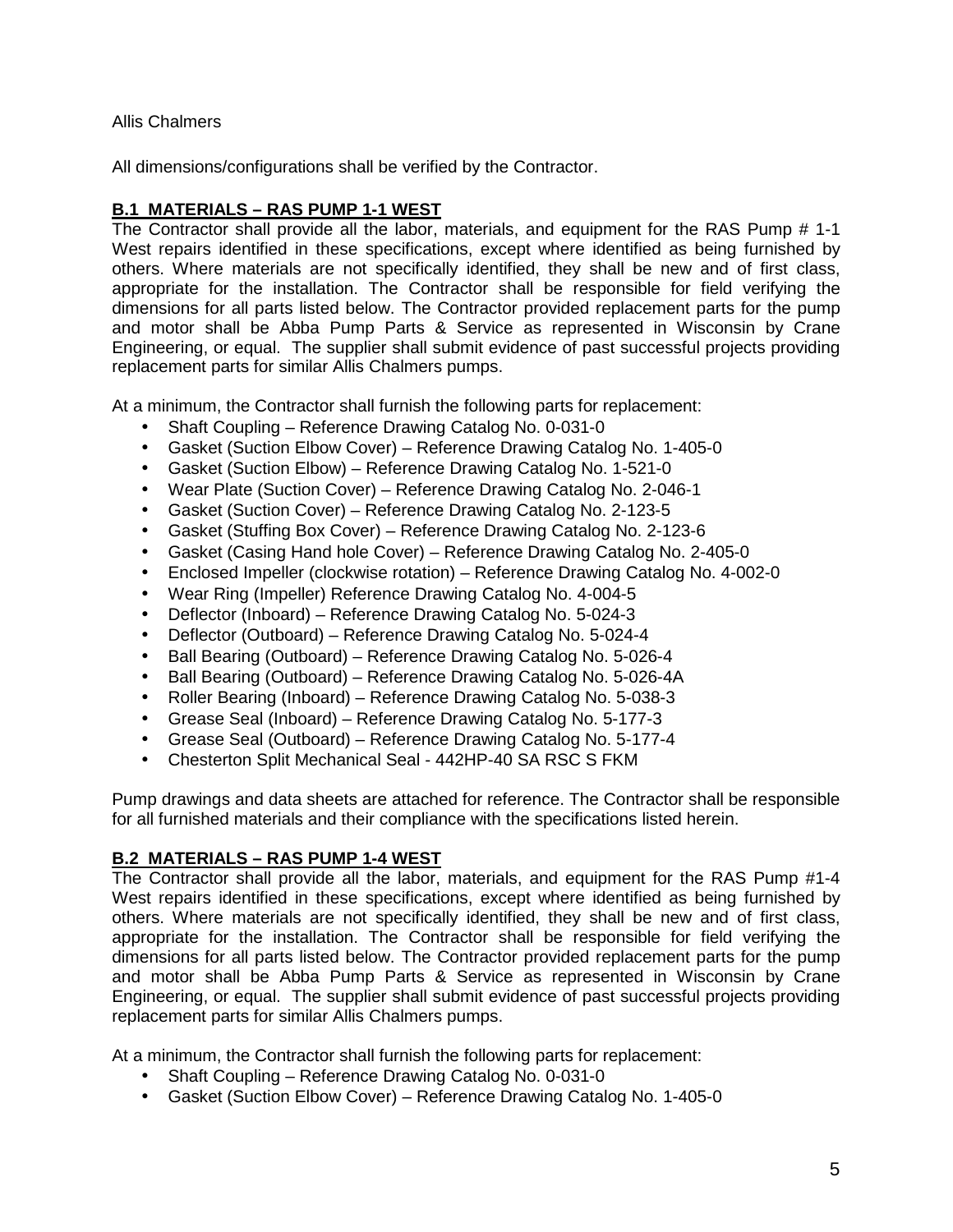- Gasket (Suction Elbow) Reference Drawing Catalog No. 1-521-0
- Wear Plate (Suction Cover) Reference Drawing Catalog No. 2-046-1
- Suction Cover Reference Drawing Catalog 2-091-0. Also provide a 1-1/2" Type 316 stainless steel ball flush valve similar to those installed on other RAS pumps, and a 1- 1/2" Type 316 stainless steel quick disconnect.
- Gasket (Suction Cover) Reference Drawing Catalog No. 2-123-5
- Gasket (Stuffing Box Cover) Reference Drawing Catalog No. 2-123-6
- Gasket (Casing Hand hole Cover) Reference Drawing Catalog No. 2-405-0
- Enclosed Impeller (clockwise rotation) Reference Drawing Catalog No. 4-002-0
- Wear Ring (Impeller) Reference Drawing Catalog No. 4-004-5
- Deflector (Inboard) Reference Drawing Catalog No. 5-024-3
- Deflector (Outboard) Reference Drawing Catalog No. 5-024-4
- Ball Bearing (Outboard) Reference Drawing Catalog No. 5-026-4
- Ball Bearing (Outboard) Reference Drawing Catalog No. 5-026-4A
- Roller Bearing (Inboard) Reference Drawing Catalog No. 5-038-3
- Grease Seal (Inboard) Reference Drawing Catalog No. 5-177-3
- Grease Seal (Outboard) Reference Drawing Catalog No. 5-177-4
- Chesterton Split Mechanical Seal 442HP-40 SA RSC S FKM
- Replace the existing Falk pump-to-motor coupling with a new Elastomer coupling like the one that is already installed on RAS Pump #1-2 West. The coupling shall Be John Crane Company A Series, or approved equal.

Pump drawings and data sheets are attached for reference. Typical catalog information for the Crane Type A coupling is also attached for reference. The Contractor shall be responsible for all furnished materials and their compliance with the specifications listed herein.

## **B.3 MATERIALS – RAS PUMP 2-1 EAST**

The Contractor shall provide all the labor, materials, and equipment for the RAS Pump #2-1 East repairs identified in these specifications, except where identified as being furnished by others. Where materials are not specifically identified, they shall be new and of first class, appropriate for the installation. The Contractor shall be responsible for field verifying the dimensions for all parts listed below. The Contractor provided replacement parts for the pump and motor shall be Abba Pump Parts & Service as represented in Wisconsin by Crane Engineering, or equal. The supplier shall submit evidence of past successful projects providing replacement parts for similar Allis Chalmers pumps.

At a minimum, the Contractor shall furnish the following parts for replacement:

- Shaft Coupling Reference Drawing Catalog No. 0-031-0
- Gasket (Suction Elbow Cover) Reference Drawing Catalog No. 1-405-0
- Gasket (Suction Elbow) Reference Drawing Catalog No. 1-521-0
- Wear Plate (Suction Cover) Reference Drawing Catalog No. 2-046-1
- Gasket (Suction Cover) Reference Drawing Catalog No. 2-123-5
- Gasket (Stuffing Box Cover) Reference Drawing Catalog No. 2-123-6
- Gasket (Casing Hand hole Cover) Reference Drawing Catalog No. 2-405-0
- Enclosed Impeller (counter clockwise rotation) Reference Drawing Catalog No. 4-002- 0
- Wear Ring (Impeller) Reference Drawing Catalog No. 4-004-5
- Deflector (Inboard) Reference Drawing Catalog No. 5-024-3
- Deflector (Outboard) Reference Drawing Catalog No. 5-024-4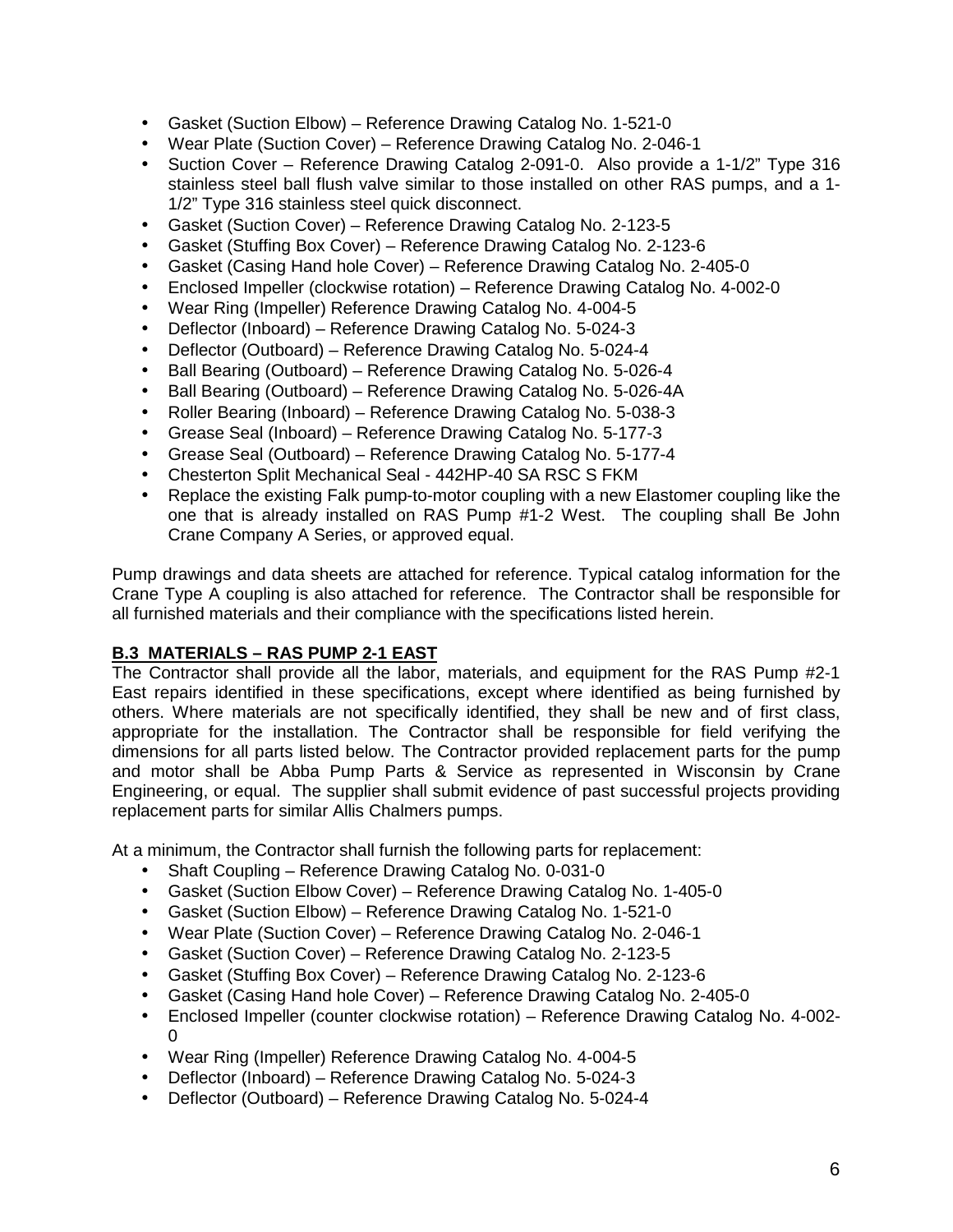- Ball Bearing (Outboard) Reference Drawing Catalog No. 5-026-4
- Ball Bearing (Outboard) Reference Drawing Catalog No. 5-026-4A
- Roller Bearing (Inboard) Reference Drawing Catalog No. 5-038-3
- Grease Seal (Inboard) Reference Drawing Catalog No. 5-177-3
- Grease Seal (Outboard) Reference Drawing Catalog No. 5-177-4
- Chesterton Split Mechanical Seal 442HP-40 SA RSC S FKM
- Replace the existing Falk pump-to-motor coupling with a new Elastomer coupling like the one that is already installed on RAS Pump #1-2 West. The coupling shall Be John Crane Company A Series, or approved equal.

Pump drawings and data sheets are attached for reference. Typical catalog information for the Crane Type A coupling is also attached for reference. The Contractor shall be responsible for all furnished materials and their compliance with the specifications listed herein.

### **C. WORKMANSHIP**

The Contractor shall complete the project in a workmanlike manner and use craftsmen skilled in their trade. The Contractor shall be responsible for the temporary relocation of piping and equipment. Any piping or equipment that is relocated shall be returned to its original state at the completion of the project. The Contractor shall observe and follow all manufacturers' disassembly, assembly and start-up instructions. Where those instructions conflict with these specifications, the more stringent shall be followed.

The Contractor shall be responsible for providing a certified overhead crane operator. The Contractor shall perform pre and post construction crane inspections by a certified  $3<sup>rd</sup>$  party to the overhead cranes in Building. 316 and 317; 3.5T Electric #1 – West and 3.5T Electric #1 - East. The Contractor shall be responsible for providing all necessary rigging and equipment necessary to remove and re-install the motor and pump assembly as required. The Contractor shall be responsible for removing all necessary floor grating to allow for the removal of the motor and pump components. The Contractor shall be responsible for providing fall protection around open areas.

### **The Contractor shall complete the following:**

- VWM will isolate, drain, and flush RAS Pump #1-1 West.
- Work with Veolia to Lock Out and Tag Out (LOTO) RAS Pump #1-2 West.
- Unwire motor and disconnect all electrical wiring. All electrical wiring and controls shall be re-used.
- Remove the motor from the pedestal using the lifting devices on the motor.
- Remove all necessary components, piping, etc. required to complete the pump parts replacement listed herein.
- Properly dispose of all removed components that will not be re-used.
- Furnish and install all replacement parts listed herein. If any parts not listed for replacement are found to be defective or non-reusable, notify the VWM Engineer on how to proceed.
- The Contractor shall align the pump, coupling and drive shaft to the manufacturers recommended specifications.
- The Contractor shall refill all lubricants to recommended levels with recommended lubricants from the Manufacturer.
- Re-Install the motor.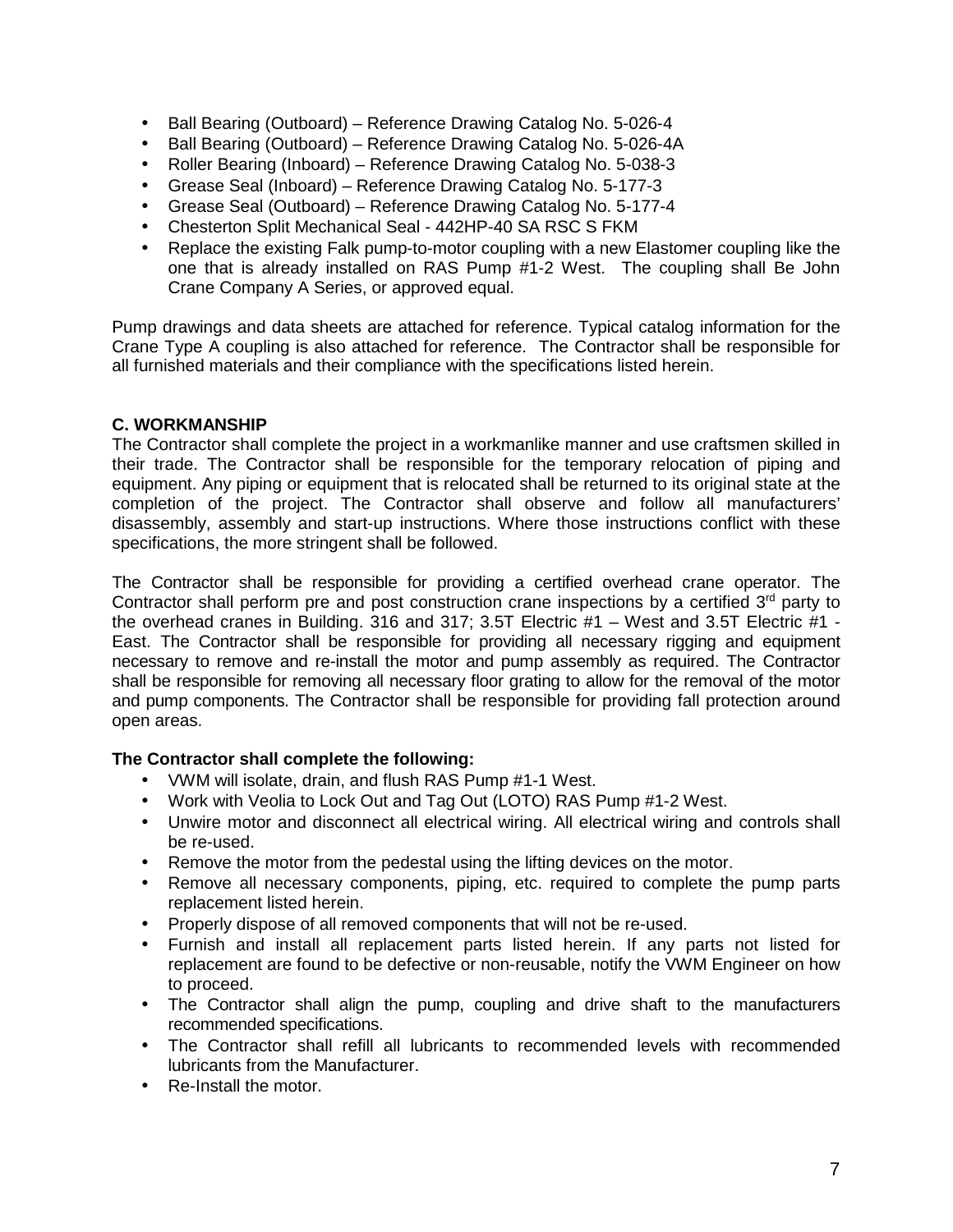- Re-wire motor, re-connect electrical wiring/controls. Properly re-connect all other removed components, piping, etc.
- Work with Veolia to remove the LOTO of RAS Pump #1-1 West.
- Check for proper rotation of the motor.
- Test RAS Pump #1-1 West as specified below, and pass the 7-day performance test.
- VWM will isolate, drain, and flush RAS Pump #1-4 West.
- Work with Veolia to Lock Out and Tag Out (LOTO) RAS Pump #1-4 West.
- Unwire motor and disconnect all electrical wiring. All electrical wiring and controls shall be re-used.
- Remove the motor from the pedestal using the lifting devices on the motor.
- Remove all necessary components, piping, etc. required to complete the pump parts replacement listed herein.
- Properly dispose of all removed components that will not be re-used.
- Furnish and install all replacement parts listed herein. If any parts not listed for replacement are found to be defective or non-reusable, notify the VWM Engineer on how to proceed.
- The Contractor shall align the pump, coupling and drive shaft to the manufacturers recommended specifications.
- The Contractor shall refill all lubricants to recommended levels with recommended lubricants from the Manufacturer.
- Re-Install the motor.
- Re-wire motor, re-connect electrical wiring/controls. Properly re-connect all other removed components, piping, etc.
- Work with Veolia to remove the LOTO of RAS Pump #1-4 West.
- Check for proper rotation of the motor.
- Test RAS Pump #1-4 West as specified below, and pass the 7-day performance test.
- VWM will isolate, drain, and flush RAS Pump #2-1 East.
- Work with Veolia to Lock Out and Tag Out (LOTO) RAS Pump #2-1 East.
- Unwire motor and disconnect all electrical wiring. All electrical wiring and controls shall be re-used.
- Remove the motor from the pedestal using the lifting devices on the motor.
- Remove all necessary components, piping, etc. required to complete the pump parts replacement listed herein.
- Properly dispose of all removed components that will not be re-used.
- Furnish and install all replacement parts listed herein. If any parts not listed for replacement are found to be defective or non-reusable, notify the VWM Engineer on how to proceed.
- The Contractor shall align the pump, coupling and drive shaft to the manufacturers recommended specifications.
- The Contractor shall refill all lubricants to recommended levels with recommended lubricants from the Manufacturer.
- Re-Install the motor.
- Re-wire motor, re-connect electrical wiring/controls. Properly re-connect all other removed components, piping, etc.
- Work with Veolia to remove the LOTO of RAS Pump #2-1 East.
- Check for proper rotation of the motor.
- Test RAS Pump #2-1 East as specified below, and pass the 7-day performance test.